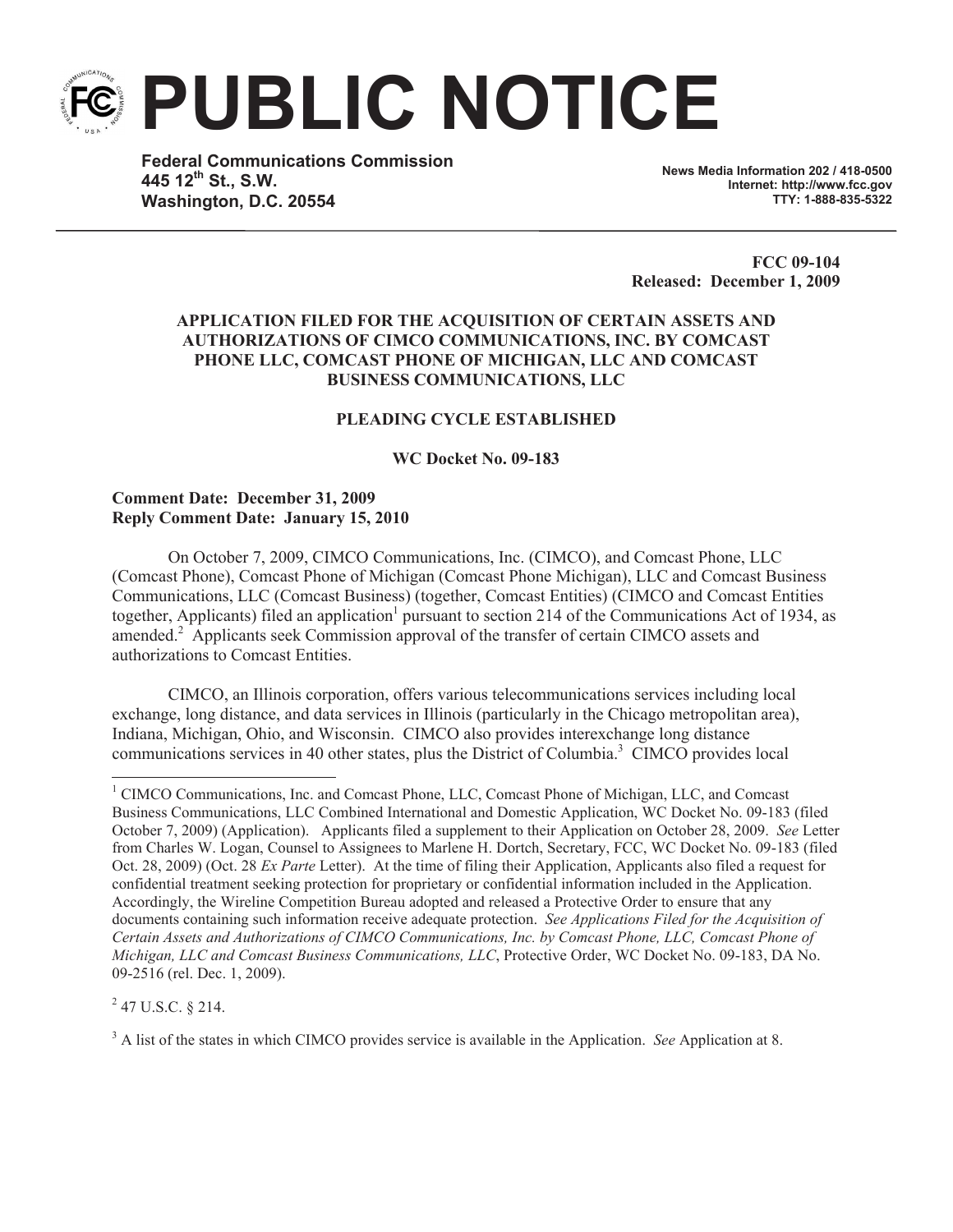exchange telephone services to business customers in approximately 298 local service areas throughout the states identified above in which Comcast or one of its affiliates holds a franchise to offer cable television service. CIMCO states that its customer base consists almost exclusively of medium-sized and enterprise business customers. William A. Capraro, Jr., a U.S. citizen and CIMCO's founder, directly or indirectly controls 100 percent of CIMCO's equity.

Comcast Corporation, a Pennsylvania corporation, provides service through its operating subsidiaries, including the Comcast Entities, which are all Delaware limited liability companies. These subsidiaries provide video and data services to customers in 39 states and the District of Columbia and also provide voice services to customer in 37 of those states plus the District of Columbia.<sup>4</sup> No party other than Comcast Corporation and its wholly owned intermediate subsidiaries owns a 10 percent or greater direct or indirect interest in Comcast entities. Brian L. Roberts, Comcast Corporation's Chairman and Chief Executive Officer, a U.S. citizen, is the beneficial owner of stock that represents 33 1/3 percent of the combined voting power of the two classes of Comcast Corporation's voting common stock. Mr. Roberts's stock interest is held through his control of BRCC Holdings LLC, a Delaware limited liability company and certain trusts.

On September 16, 2009, CIMCO and Comcast Entities entered into an Asset Purchase Agreement (Agreement) by which CIMCO will sell to Comcast Entities and their operating subsidiaries a variety of domestic and international telecommunications assets, including telephone service customer accounts and related data, databases, and customer records needed to support the provision of interstate, interexchange and international telecommunications services to those customers in 45 states and the District of Columbia. The terms described in the Application are part of a larger transaction in which the Comcast entities will, directly and through their operating subsidiaries, acquire CIMCO's telecommunications operating assets applicable to their individual service areas and Comcast Phone of Illinois, LLC (Comcast Illinois) will acquire the assets and business of Capraro Development through the merger of Capraro Development with and into Comcast Illinois.<sup>5</sup>

## **LOCAL FRANCHISING AUTHORITY APPROVAL**

The Applicants request a waiver of the restrictions of section 652(b) of the Communications Act in the event the Commission deems this provision applies to the proposed transaction.<sup>6</sup> Section 652(b) prohibits cable operators from acquiring "directly or indirectly, more than a 10 percent financial interest,

<sup>&</sup>lt;sup>4</sup> Lists of the states in which Comcast provides voice services, video and data services, and wholesale services are provided in Appendix A of the Applicants' supplement. *See* Oct. 28 *Ex Parte* Letter at A-1, A-2.

<sup>&</sup>lt;sup>5</sup> Applicants state that Capraro Development provides resold wholesale local exchange service on an intracompany basis only to CIMCO in Illinois. Applicants submit that Capraro operates solely as a private carrier and thus contend that the merger of Capraro Development with and into Comcast-Illinois will not involve the transfer of any customers or lines that would constitute an assignment requiring Commission approval pursuant to Section 214.

 $6$  Application at 9. The Applicants contend that the Commission reasonably could interpret section 652(b) as not applying to the proposed transaction because CIMCO did not begin offering telephone exchange service until after January 1, 1993. Application at 11 n.15, citing 47 U.S.C. § 572(e) (defining the term "telephone service area"). Nevertheless, the Applicants request that the Commission "process their application on the basis of their waiver request, and to assume that section 652(b) applies to this transaction without deciding whether, in the context of a cable operator's acquisition of a CLEC, section 652(b) applies to competitive local exchange carriers (LECs) that were not providing telephone exchange service as of January 1, 1993." *Id*.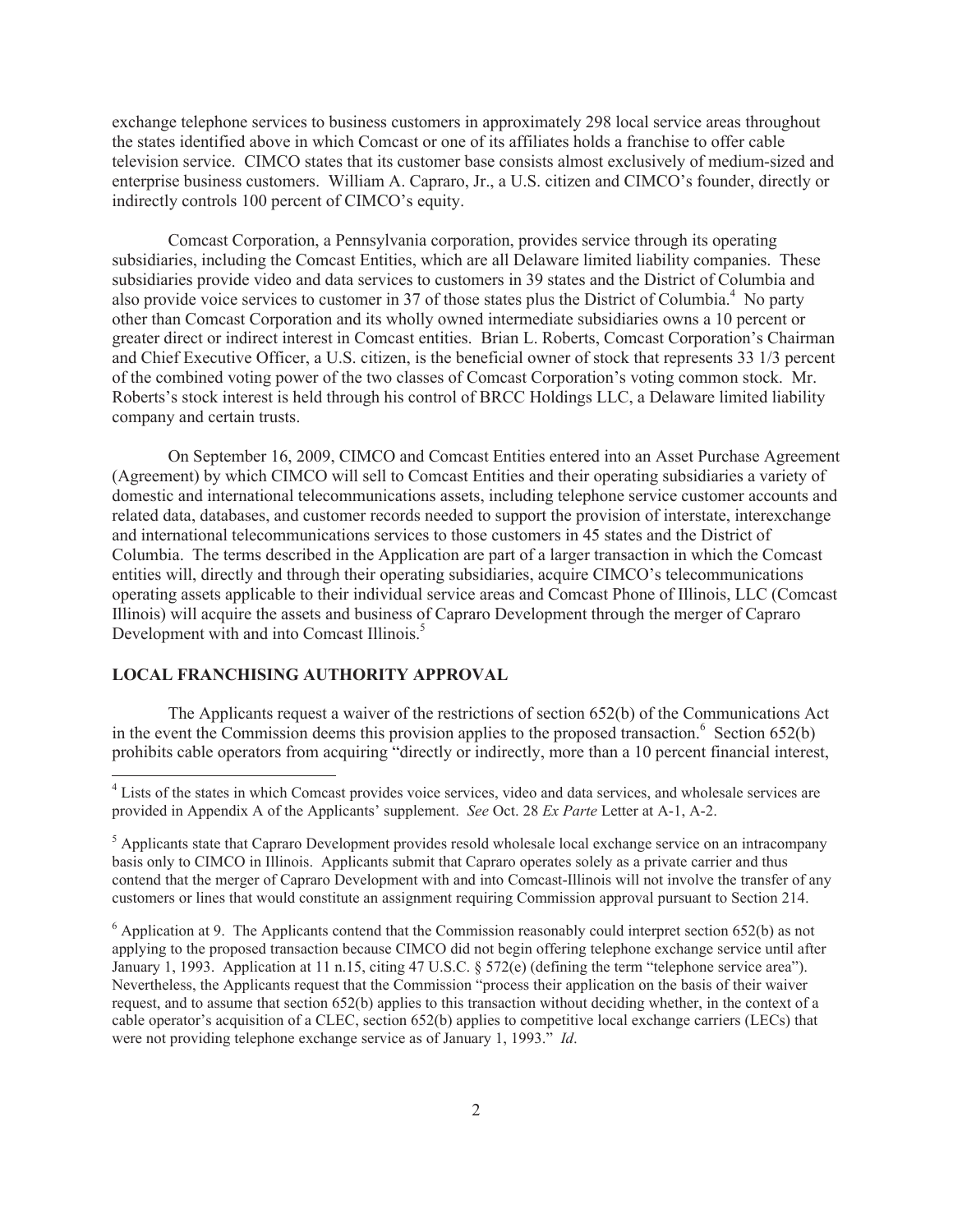or any management interest, in any local exchange carrier providing telephone exchange service within such cable operator's franchise area."<sup>7</sup> Section  $652(d)(6)(iii)$  authorizes the Commission to waive section 652(b) if: (1) "the anticompetitive effects of the proposed transaction are clearly outweighed in the public interest by the probable effect of the transaction in meeting the convenience and needs of the community to be served" and  $(2)$  the relevant local franchising authorities approve of such waiver.<sup>8</sup>

The Applicants claim the proposed transaction satisfies the public interest prong of section  $652(d)(6)$ .<sup>9</sup> In particular, the Applicants argue that the proposed transaction has "no anticompetitive effects, because CIMCO and Comcast have focused their voice services on different market segments and for the most part do not compete with each other."<sup>10</sup> Further, the Applicants argue that the proposed transaction will help meet "the convenience and needs of the community to be served" because the effect of the transaction would be to: "(i) help Comcast to compete more effectively in the medium-sized and enterprise business marketplace, (ii) provide substantial benefits to CIMCO's existing customers, and (iii) promote facilities-based competition."<sup>11</sup> We seek comment from the public on whether the proposed transaction and present record satisfy the waiver criteria set forth in section 652(d)(6)(A)(iii). If not, is there any additional evidence that might demonstrate whether the section  $652(d)(6)(A)(iii)$  criteria are satisfied?

The Commission may waive the restrictions of subsection 652(b) only if it finds the relevant local franchising authorities approve of such waiver.<sup>12</sup> We note that neither the Communications Act nor our Rules establish a particular process for a local franchising authority to express its approval or disapproval of the Commission's possible waiver of the restrictions of section 652(b), and we are aware of no prior instance where an applicant has sought such a waiver. The Applicants propose that the Commission establish a process for obtaining approvals from local franchise authorities, under which the Commission will deem a local franchise authority to have approved of the waiver request if the authority "does not file" comments within thirty days of being served with the Public Notice."<sup>13</sup> While we agree with the Applicants that establishing a process for determining whether a local franchising authority approves of the proposed waiver is within the Commission's discretion and serves Congress' goals in section  $652$ ,<sup>14</sup>

<sup>8</sup> 47 U.S.C. § 572(d)(6)(A)(iii) & (B). The Applicants do not claim to satisfy the other waiver criteria set forth in section 652(d)(6)(A). *See* 47 U.S.C. § 572(d)(6)(A)(i) & (ii).

<sup>10</sup> Application at 12.

 $11$  *Id.* 

 $12$  47 U.S.C. § 572(d)(6)(B).

<sup>13</sup> *See* Application at 21

<sup>&</sup>lt;sup>7</sup> 47 U.S.C. § 572(b). Section 652(a) places a converse prohibition on local exchange carriers and their affiliates. 47 U.S.C. § 572(a). In addition, section 652 prohibits cable operators and LECs from entering "into any joint venture or partnership to provide video programming directly to subscribers or to provide telecommunications services" in the overlap area of the providers' cable franchise area and telephone service area, respectively. 47 U.S.C. § 572(c). Section 652 is implemented in the Commission's rules at 47 C.F.R. § 76.505.

 $9^9$  47 U.S.C. § 572(d)(6)(A)(iii).

<sup>&</sup>lt;sup>14</sup> *Id.* (stating that "[n]either section 652 nor the legislative history defines the process for obtaining such local franchising authority (LFA) approvals, leaving it to the Commission's reasonable discretion to do so"); *see also Core Commc'ns, Inc. v. Verizon PA, Inc.*, 493 F.3d 333, 343 (3d Cir. 2007) (upholding the procedures the Commission adopted for state section 252 arbitrations, stating that "*Chevron* deference is premised on the idea that (continued . . .)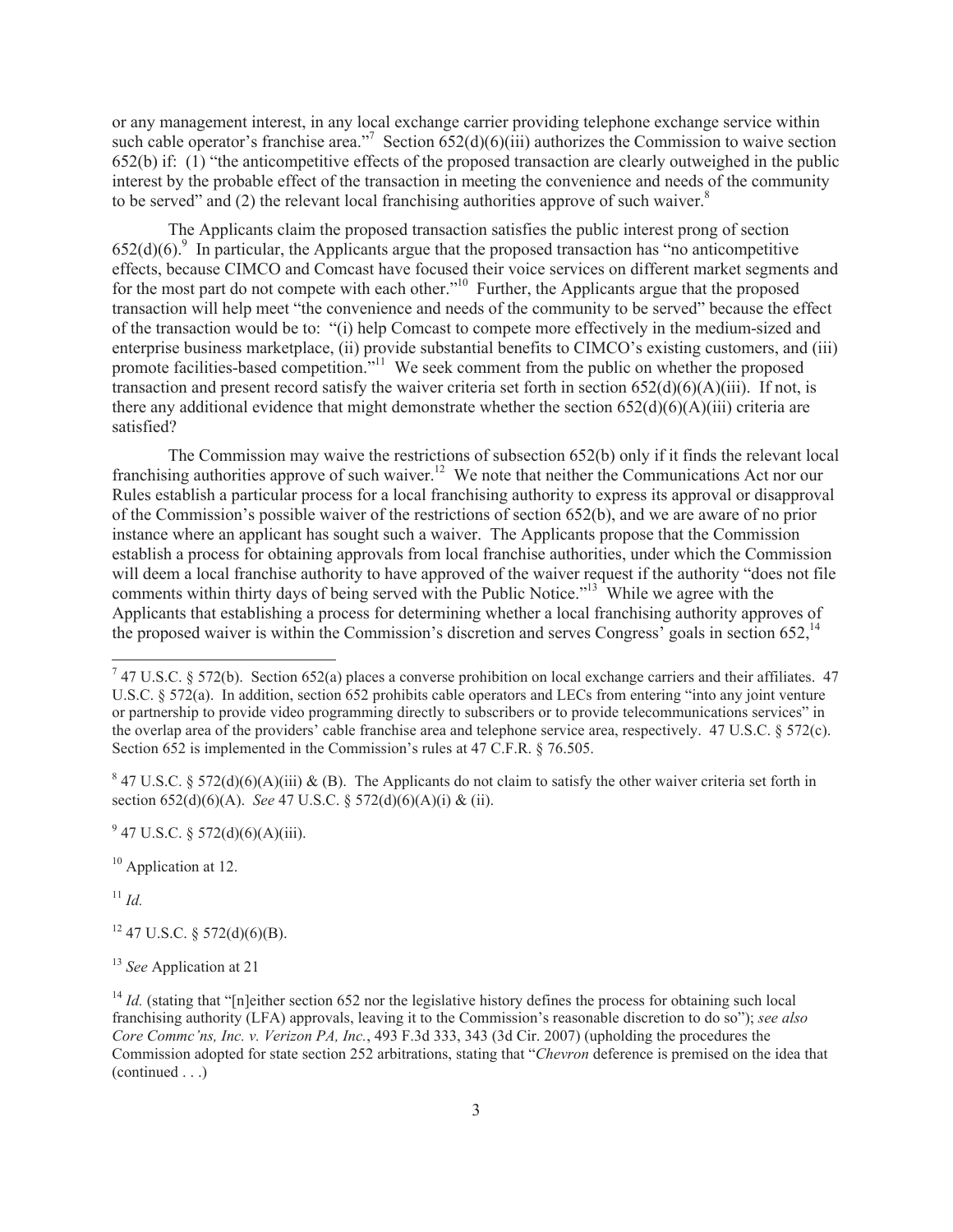we disagree with the Applicants that 30 days is a sufficient time for us to conclude that any local franchising authority that has not yet objected to the Commission's waiver of the restrictions of section  $652(b)$  approves of such waiver.<sup>15</sup> We accordingly provide local franchising authorities with 60 days from the date of service by the Applicants, as discussed below, to object to a waiver of the restrictions of section 652(b).

According to the Application, there are 274 franchising authorities implicated by the waiver approval process for the proposed transaction.<sup>16</sup> The Applicants state they expect that a significant number of these local franchising authorities may "take no steps to express their view regarding the waiver request, even though they have no objection to the request."<sup>17</sup> Among other reasons, the Applicants argue that inaction on the part of some local franchising authorities is likely because the "proposed transaction involves very few customers in any individual local franchising authority, as well as the fact that the local franchising authorities do not regulate CIMCO's service and CIMCO does not use any local rights of way."<sup>18</sup> The Applicants further contend that the "delays and uncertainty created by an indefinite [local franchising authority] approval process would have a significant adverse impact on CIMCO's business," and that without some time limit on the local franchising authority approval process, Congress's intent in establishing the waiver process would be undermined.<sup>19</sup>

Although we encourage all relevant franchising authorities to inform the Commission directly as to whether they approve or disapprove of the proposed waiver, we find that the Applicants' procedural concerns are reasonable. Consequently, we adopt the process described below for soliciting responses from the relevant local franchising authorities and for determining whether a local franchising authority "approves of" a Commission waiver of the restrictions of section 652(b). We believe this process will help ensure that, if the Commission finds that a waiver of the restrictions of section 652(b) is warranted, the Commission's decision is not delayed by inaction of a local franchising authority.

**Local Franchising Authority Approval or Disapproval of a Requested Waiver of the Restrictions of Section 652(b)**. We direct the Applicants to serve, within 10 days of release of this Public Notice, a copy of this Public Notice on any entity in the overlap areas that currently has local franchising authority over Comcast. Service shall be made by a method recognized under the civil rules of the state courts of the appropriate jurisdiction. Within 15 days of the release of this Public Notice, the

(Continued from previous page)

<sup>16</sup> Application at 23 (explaining that the service territories of Comcast and CIMCO overlap in 298 local franchising authority areas and that 25 of these local franchising authorities are in Indiana where the Indiana Utility Regulatory Commission has been designated as the sole franchising authority for the provision of video service); *see also* Letter from Charles W. Logan, Counsel to Comcast Corporation, to Marlene H. Dortch, Secretary, FCC, WC Docket No. 09-183, Attach. (filed Oct. 22, 2009) (Oct. 22 LFA Update Letter) (updating list of Comcast's local franchising areas in which CIMCO is providing telephone exchange service).

<sup>17</sup> Application at 23.

<sup>18</sup> Application at 24.

<sup>19</sup> Application at 23-25.

where Congress has left a gap or ambiguity in a statute within an agency's jurisdiction, that agency has the power to fill in or clarify the relevant provisions").

<sup>&</sup>lt;sup>15</sup> *See* Application at 23 n.47 (providing other situations in which local franchising authorities are deemed to have approved a transaction or application if not acted on within 30 days or less).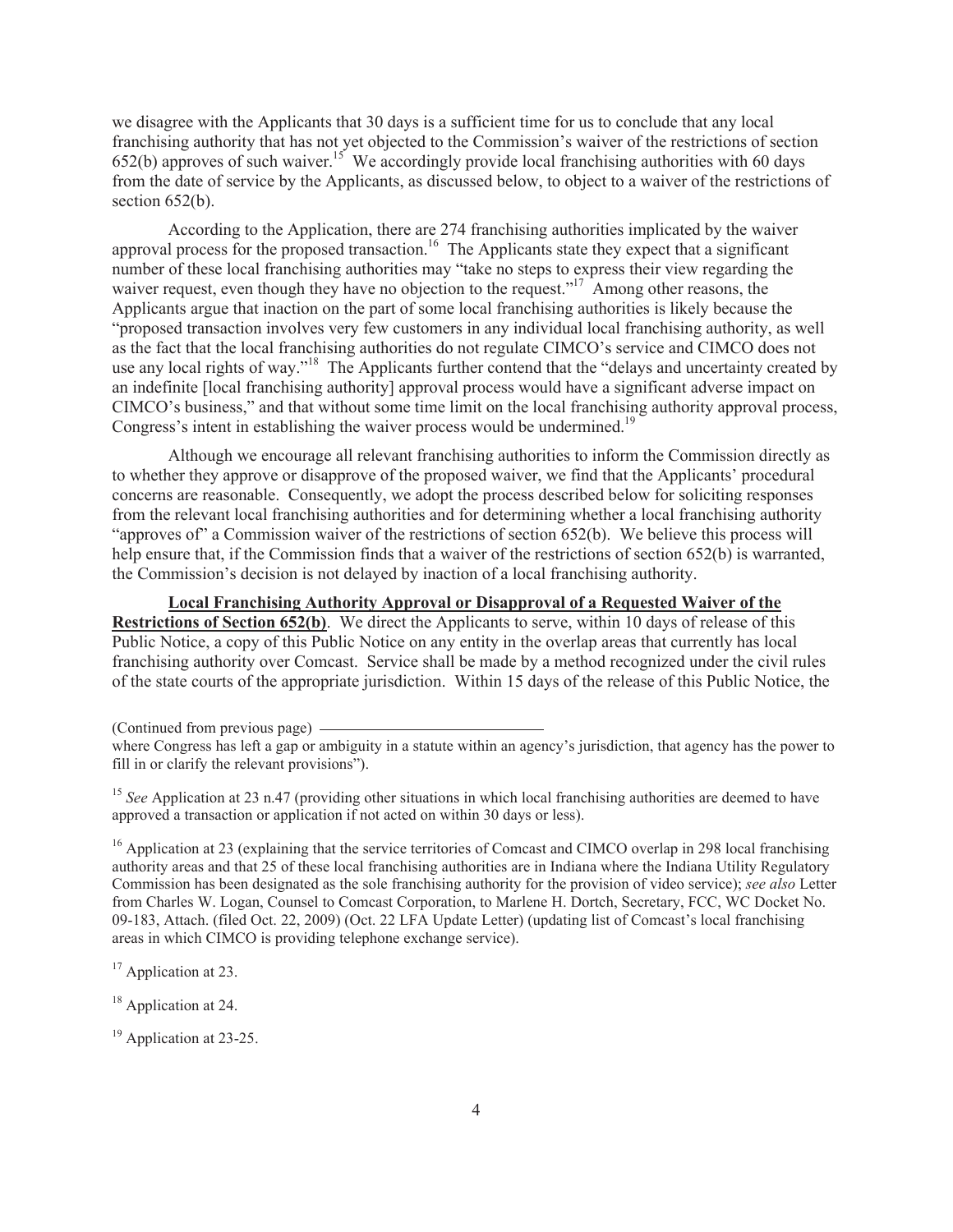Applicants shall file with the Commission a certificate (or certificates) of service attesting that the Public Notice was timely served on each relevant local franchising authority by an appropriate method. In addition, because we anticipate that Comcast will have ongoing communications with its local franchising authorities in the relevant areas, we expect the Applicants to inform the relevant authorities informally of this Public Notice and of the procedures we have established for local franchising authorities to notify the Commission of their approval or disapproval.

To the extent a local franchising authority wishes to express approval or disapproval of the proposed waiver, which we encourage it to do, it should do so by following the filing instructions set forth below. If a local franchise authority fails to inform the Commission of its decision within 60 days after proper service by the Applicants, the Commission will deem that authority to have approved of the proposed waiver of the restrictions of section  $652(b)$ .<sup>20</sup> We note that, before filing an approval or disapproval with the Commission, local franchising authorities will have an opportunity to view petitions to deny, comments, and replies that may be filed in this proceeding. These materials will be available online through the Commission's Electronic Comment Filing System (ECFS), as described below. We find that providing local franchising authorities 60 days to file their approval or disapproval – including a minimum of 15 days (and as many as 25 days) following the close of the public comment period – provides them adequate time to consider the merits of the proposed waiver.

#### **SECTION 214 AUTHORIZATIONS**

The following applications for consent to the transfer of control of section 214 authorizations to Comcast have been assigned the file numbers listed below.

#### **A. International**

| <u>File No.</u>        | <b>Authorization Holder</b> | <b>Authorization Number</b> |
|------------------------|-----------------------------|-----------------------------|
| ITC-ASG-20091007-00438 | CIMCO Comm., Inc.           | ITC-214-19930419-00064      |

### **B. Domestic**

Applicants filed an application for consent to transfer certain assets from CIMCO to Comcast. Applicants do not request streamlined treatment. Further, the Applicants seek a waiver of the restrictions of 652(b) of the Communications Act, which involves a notification and response period for local franchise authorities to respond to the waiver request. Accordingly, Applicants' domestic transfer of control application is not subject to streamlined treatment.

 $20$  Because the statutory criteria for whether a waiver of the restrictions of section 652(b) is warranted depends, in relevant part, on whether "the anticompetitive effects of the proposed transaction are clearly outweighed in the public interest by the probable effect of the transaction in meeting the convenience and needs of the community to be served," any local franchising authority objections to the waiver should be based on reasons related to the proposed transaction rather than extraneous matters. *See* Application at 22 n.46. We therefore request any local franchising authority that does not approve of the requested waiver to explain the reasons for its disapproval.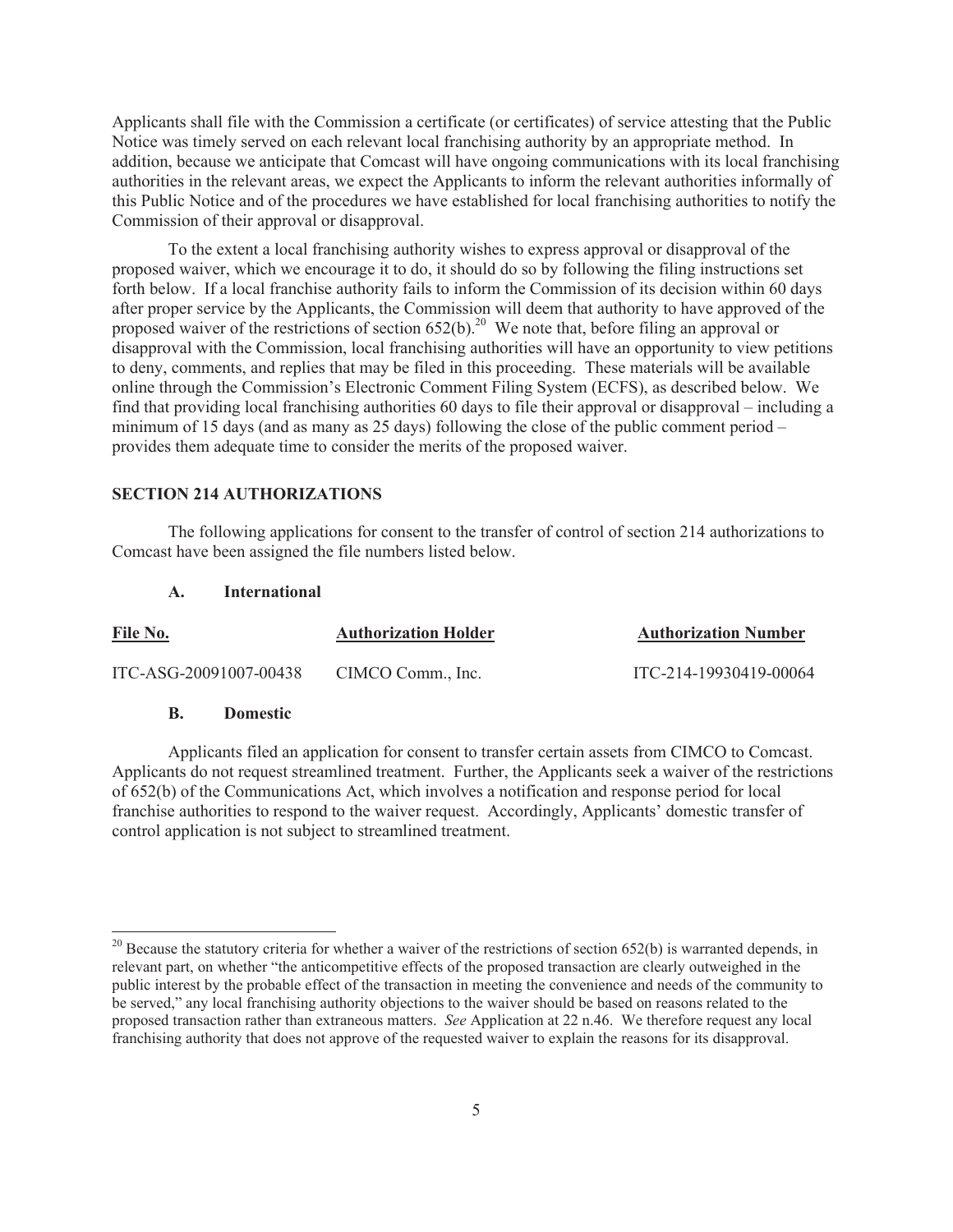#### **EX PARTE STATUS OF THIS PROCEEDING**

Pursuant to section 1.1200(a) of the Commission's rules,<sup>21</sup> the Commission may adopt modified or more stringent *ex parte* procedures in particular proceedings if the public interest so requires. We announce that this proceeding will be governed by permit-but-disclose *ex parte* procedures that are applicable to non-restricted proceedings under section 1.1206 of the Commission's rules.<sup>22</sup>

We direct parties making oral *ex parte* presentations to the Commission's statement reemphasizing the public's responsibility in permit-but-disclose proceedings. Parties are reminded that memoranda summarizing the presentation must contain the presentation's substance and not merely list the subjects discussed.<sup>23</sup> More than a one- or two-sentence description of the views and arguments presented is generally required.<sup>24</sup> Other rules pertaining to oral and written presentations are set forth in section 1.1206(b) as well.<sup>25</sup> We urge parties to use the Electronic Comment Filing System (ECFS) to file *ex parte* submissions.

#### **GENERAL INFORMATION**

The application referenced herein has been found, upon initial review, to be acceptable for filing. The Commission reserves the right to return any application if, upon further examination, it is determined to be defective and not in conformance with the Commission's rules or policies. The Commission will not take final action on this application before 60 days have elapsed following Applicants' filing of a certificate of service attesting that all the relevant local franchising authorities have been served with a copy of this Public Notice.<sup>26</sup>

Interested parties must file comments or petitions to deny no later than December 31, 2009. Persons and entities that timely file comments or petitions to deny may participate fully in the proceeding, including seeking access to any confidential information that may be filed under a protective order (subject to the restrictions contained in the protective order) and seeking reconsideration of decisions. Replies or oppositions to comments and petitions must be filed no later than January 15, 2010.

Local franchising authorities should follow the same directions as other filers when submitting materials to this docket. Expressions of approval or disapproval of the proposed waiver of the restrictions of section 652(b) should be filed no later than 60 days after the Applicants serve the local franchising authority with a copy of this Public Notice.<sup>27</sup> Such expressions of approval or disapproval of the

 $^{22}$  *Id.* § 1.1206.

<sup>24</sup> *See* 47 C.F.R. § 1.1206(b)(2).

 $^{25}$  *Id.* § 1.1206(b).

<sup>26</sup> *See* 47 U.S.C. § 309(b).

<sup>27</sup> *See supra* text accompanying note 20.

 $21$  47 C.F.R. § 1.1200(a).

<sup>23</sup> *See Commission Emphasizes the Public's Responsibilities in Permit-But-Disclose Proceedings*, Public Notice, 15 FCC Rcd 19945 (2000).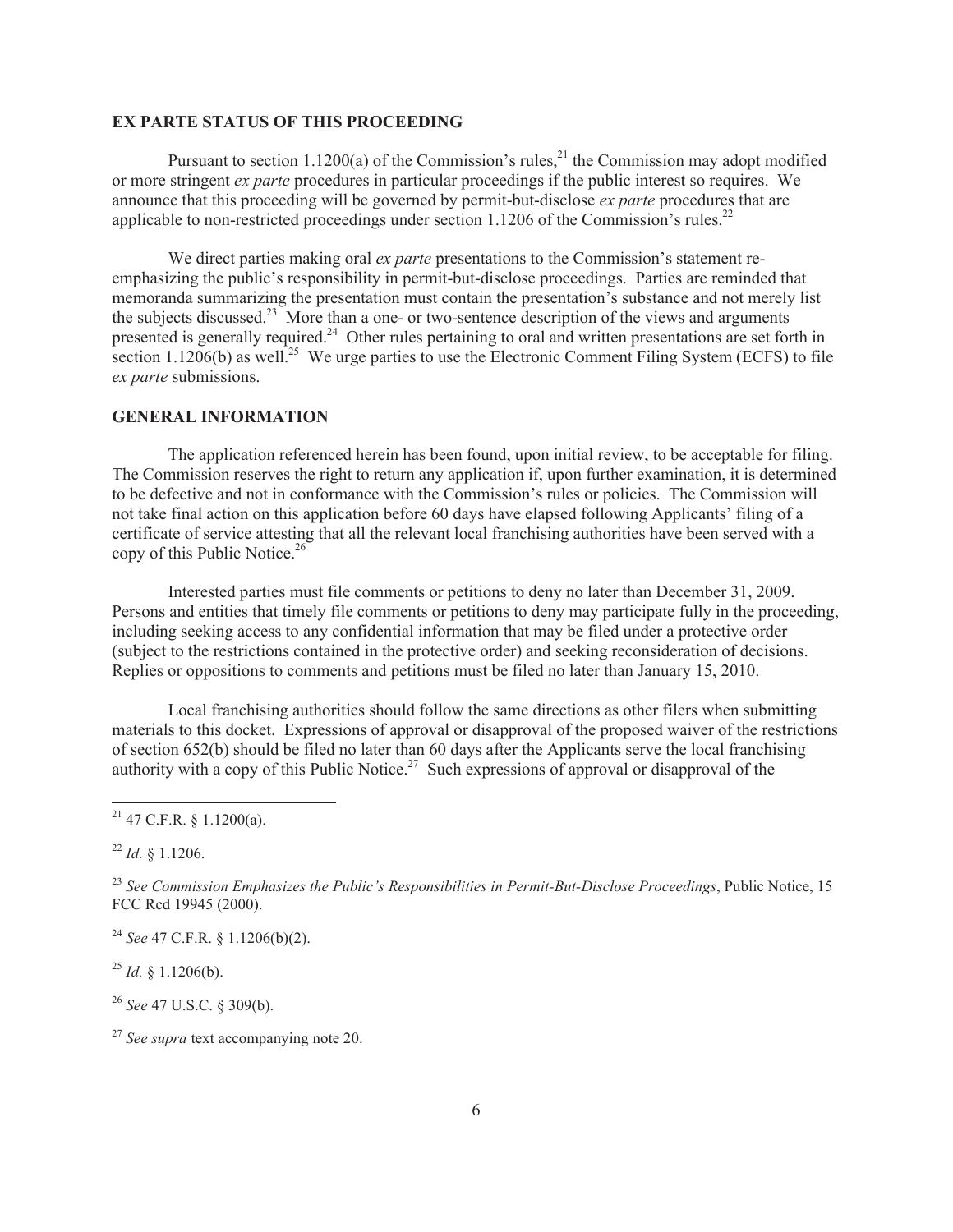proposed waiver may be in the form of a letter from the local franchising authority to Marlene H. Dortch, Secretary, FCC, or other appropriate format, and filed in this docket according to the instructions below.

All filings concerning matters referenced in this Public Notice should refer to **FCC 09-104** and **WC Docket No. 09-183**, as well as the specific file numbers of the individual applications or other matters to which the filings pertain.

Under the Commission's procedures for the submission of filings and other documents,<sup>28</sup> submissions in this matter may be filed electronically (*i.e*., though ECFS) or by hand delivery to the Commission's Massachusetts Avenue location.

- Electronic Filers:<sup>29</sup> Comments may be filed electronically using the Internet by accessing the ECFS: http://www.fcc.gov/cgb/ecfs/. In completing the transmittal screen, filers should include their full name, U.S. Postal Service mailing address, and the applicable docket number. Parties also may submit an electronic comment by Internet e-mail. To get filing instructions, filers should send an e-mail to ecfs@fcc.gov, and include the following words in the body of the message, "get form." A sample form and directions will be sent in response.
- Paper Filers: Parties who choose to file by paper must file an original and four copies of each filing.

Filings can be sent by hand or messenger delivery, by commercial overnight courier, or by first-class or overnight U.S. Postal Service mail (although we continue to experience delays in receiving U.S. Postal Service mail). All filings must be addressed to the Commission's Secretary, Office of the Secretary, Federal Communications Commission.

The Commission's contractor will receive hand-delivered or messenger-delivered paper filings for the Commission's Secretary at 236 Massachusetts Avenue, N.E., Suite 110, Washington, D.C. 20002. The filing hours at this location are 8:00 a.m. to 7:00 p.m. All hand deliveries must be held together with rubber bands or fasteners. Any envelopes must be disposed of before entering the building.

Commercial overnight mail (other than U.S. Postal Service Express Mail and Priority Mail) must be sent to 9300 East Hampton Drive, Capitol Heights, MD 20743.

U.S. Postal Service first-class, Express, and Priority mail should be addressed to 445 12th Street, S.W., Washington, D.C. 20554.

One copy of each pleading must be delivered electronically, by e-mail or facsimile, or if delivered as paper copy, by hand or messenger delivery, by commercial overnight courier, or by first-class or

<sup>28</sup> *See Implementation of Interim Electronic Filing Procedures for Certain Commission Filings*, Order, 16 FCC Rcd 21483 (2001); *see also FCC Announces a New Filing Location for Paper Documents and a New Fax Number for General Correspondence*, Public Notice, 16 FCC Rcd 22165 (2001); *Reminder: Filing Locations for Paper Documents and Instructions for Mailing Electronic Media*, Public Notice, 18 FCC Rcd 16705 (2003).

<sup>29</sup> *See Electronic Filing of Documents in Rulemaking Proceedings*, GC Docket No. 97-113, Report and Order, 13 FCC Rcd 11322 (1998).